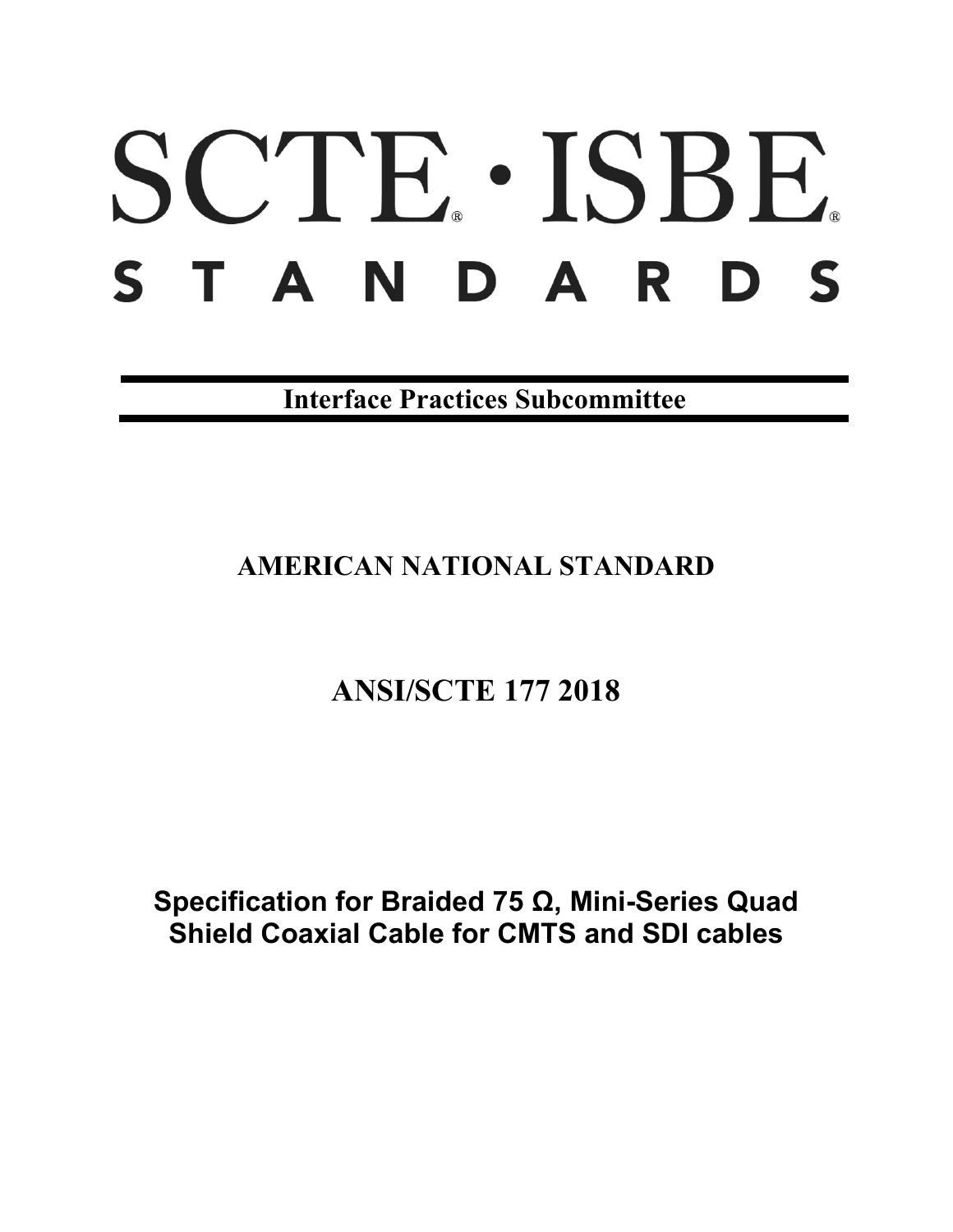# **NOTICE**

<span id="page-1-0"></span>The Society of Cable Telecommunications Engineers (SCTE) / International Society of Broadband Experts (ISBE) Standards and Operational Practices (hereafter called "documents") are intended to serve the public interest by providing specifications, test methods and procedures that promote uniformity of product, interchangeability, best practices and ultimately the long-term reliability of broadband communications facilities. These documents shall not in any way preclude any member or non-member of SCTE•ISBE from manufacturing or selling products not conforming to such documents, nor shall the existence of such standards preclude their voluntary use by those other than SCTE•ISBE members.

SCTE•ISBE assumes no obligations or liability whatsoever to any party who may adopt the documents. Such adopting party assumes all risks associated with adoption of these documents, and accepts full responsibility for any damage and/or claims arising from the adoption of such documents.

Attention is called to the possibility that implementation of this document may require the use of subject matter covered by patent rights. By publication of this document, no position is taken with respect to the existence or validity of any patent rights in connection therewith. SCTE•ISBE shall not be responsible for identifying patents for which a license may be required or for conducting inquiries into the legal validity or scope of those patents that are brought to its attention.

Patent holders who believe that they hold patents which are essential to the implementation of this document have been requested to provide information about those patents and any related licensing terms and conditions. Any such declarations made before or after publication of this document are available on the SCTE•ISBE web site at [http://www.scte.org.](http://www.scte.org/)

All Rights Reserved

© Society of Cable Telecommunications Engineers, Inc. 2018 140 Philips Road Exton, PA 19341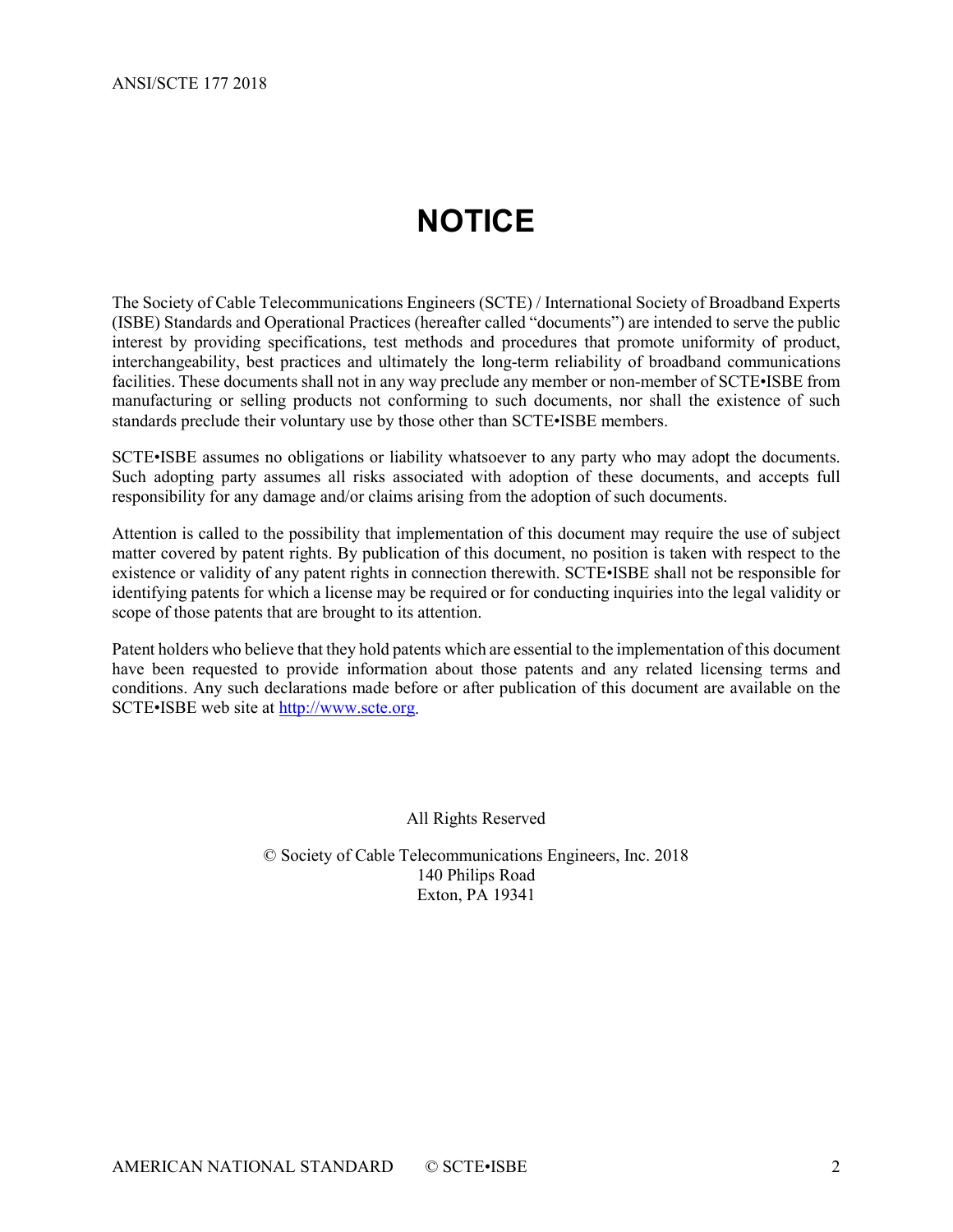<span id="page-2-0"></span>

| Title                          |                                                                          | <b>Page Number</b> |                                             |                       |
|--------------------------------|--------------------------------------------------------------------------|--------------------|---------------------------------------------|-----------------------|
| NOTICE                         |                                                                          |                    |                                             |                       |
|                                |                                                                          |                    |                                             |                       |
|                                |                                                                          |                    |                                             | $\overline{4}$        |
|                                | 1.1.                                                                     |                    |                                             | $\boldsymbol{\Delta}$ |
|                                | 1.2.                                                                     |                    |                                             | 4                     |
| 2 <sup>1</sup>                 |                                                                          |                    |                                             | 4                     |
|                                |                                                                          |                    |                                             | 4                     |
|                                |                                                                          |                    |                                             | 5                     |
|                                |                                                                          |                    |                                             | 5                     |
| 3.                             | Informative References                                                   |                    |                                             | 5                     |
|                                | $3.1 -$                                                                  |                    |                                             | 5                     |
|                                |                                                                          |                    |                                             | 5                     |
|                                |                                                                          |                    |                                             | 5                     |
| 4.                             |                                                                          |                    | 6                                           |                       |
| 5.                             |                                                                          |                    |                                             | 6                     |
|                                | 5.1                                                                      |                    |                                             | 6                     |
|                                |                                                                          |                    |                                             | 6                     |
| 6.                             |                                                                          |                    |                                             | 7                     |
| $7_{\scriptscriptstyle{\sim}}$ |                                                                          | Dielectric         |                                             | 7                     |
| 8.                             |                                                                          |                    |                                             | 7                     |
|                                | 8.1.<br>Quadshield                                                       |                    |                                             | 7                     |
|                                |                                                                          | $8.1.1$ .          |                                             | $\overline{7}$        |
|                                |                                                                          |                    | 8.1.2. Inner Braid Wires                    | 8                     |
|                                |                                                                          |                    | 8.1.3. Outer Laminated Shielding Tape (LST) | 8                     |
|                                |                                                                          |                    | 8.1.4. Outer Braid Wires                    | 8                     |
| 9.                             | Jacket                                                                   |                    |                                             | 8                     |
|                                |                                                                          |                    |                                             | 9                     |
|                                | 10.1. Mechanical<br><u> 1989 - Johann Barn, fransk politik (f. 1989)</u> |                    |                                             | 9                     |
|                                |                                                                          |                    |                                             | 9                     |
|                                | 10.3.                                                                    | Electrical         |                                             | 9                     |

# **Table of Contents**

## **List of Tables**

#### **Title**

Table 1 - Maximum Attenuation at 68°F (20°C)

**Page Number** 

 $10$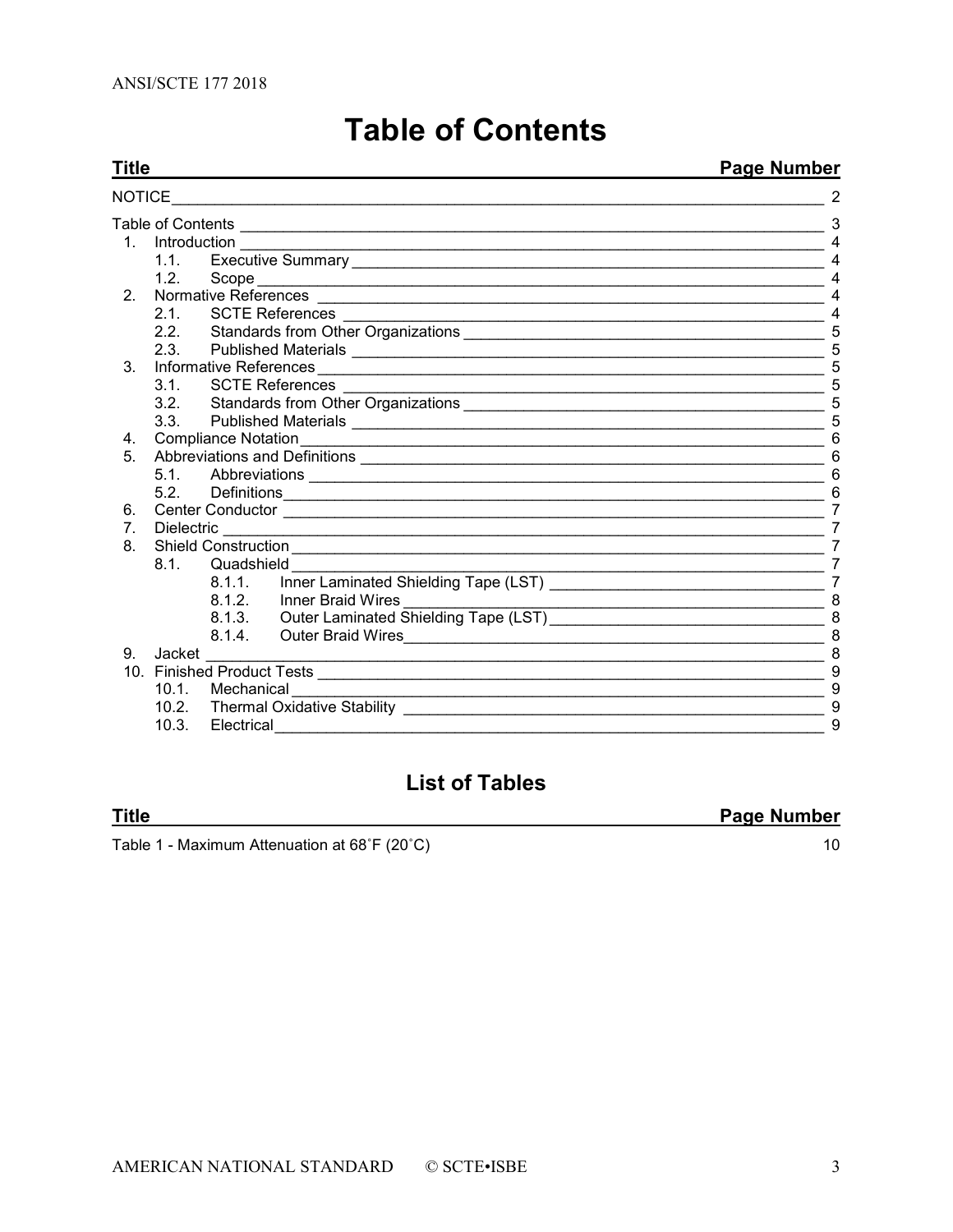## <span id="page-3-0"></span>**1. Introduction**

#### <span id="page-3-1"></span>**1.1. Executive Summary**

This specification applies to flexible 75-ohm, braided, mini-series, quad shield coaxial cable for use in CMTS and SDI applications.

When reference to other regulations or specifications is made, the user should adhere to the latest revision of the regulation or specification.

#### <span id="page-3-2"></span>**1.2. Scope**

This specification defines the required performance with regards to electrical and mechanical properties of 75-ohm, braided, mini-series quad shield coaxial cable for CMTS and SDI applications.

These cables are used in the transmission of RF signals and power for voice, data and video applications.

Cables meeting the requirements within this standard are for use with interior applications. Use within exterior applications is outside the scope and requirements of this document.

This document provides specifications or procedures for frequencies up to 1218 MHz. DOCSIS 3.1 specifications include operation at frequencies up to 1218 MHz, and optionally, to 1794 MHz. Specifications or procedures for frequencies above 1218 MHz should be considered in a future revision of this document.

## <span id="page-3-3"></span>**2. Normative References**

The following documents contain provisions, which, through reference in this text, constitute provisions of this document. At the time of Subcommittee approval, the editions indicated were valid. All documents are subject to revision; and while parties to any agreement based on this document are encouraged to investigate the possibility of applying the most recent editions of the documents listed below, they are reminded that newer editions of those documents might not be compatible with the referenced version.

## <span id="page-3-4"></span>**2.1. SCTE References**

- ANSI/SCTE 03 2008: Test Method for Coaxial Cable Structural Return Loss.
- ANSI/SCTE 31 2016: Test Method for Measuring Diameter Over Core.
- ANSI/SCTE 32 2016: Ampacity of Coaxial Telecommunications Cables.
- ANSI/SCTE 33 2016: Test Method for Diameter of Drop Cable.
- ANSI/SCTE 44 2010: Test Method for DC Loop Resistance
- ANSI/SCTE 47 2007: Test Method for Coaxial Cable Attenuation.
- ANSI/SCTE 48-3 2011: Test Procedure for Measuring Shielding Effectiveness of Braided Coaxial Drop Cable Using the GTEM Cell
- ANSI/SCTE 49 2011: Test Method for Velocity of Propagation.
- ANSI/SCTE 51 2018: Test Method for Determining Drop Cable Braid Coverage.
- SCTE 59 2018: Test Method for Drop Cable Center Conductor Bond to Dielectric
- ANSI/SCTE 66 2016: Test Method for Coaxial Cable Impedance.
- ANSI/SCTE 73 2018: Test Method for Insertion Force of Connector to Drop Cable Interface.
- ANSI/SCTE 88 2012: Test Method for Polyethylene Jacket Longitudinal Shrinkage.
- ANSI/SCTE 108 2018: Test Method for Dielectric Strength Withstand of Coaxial Cable.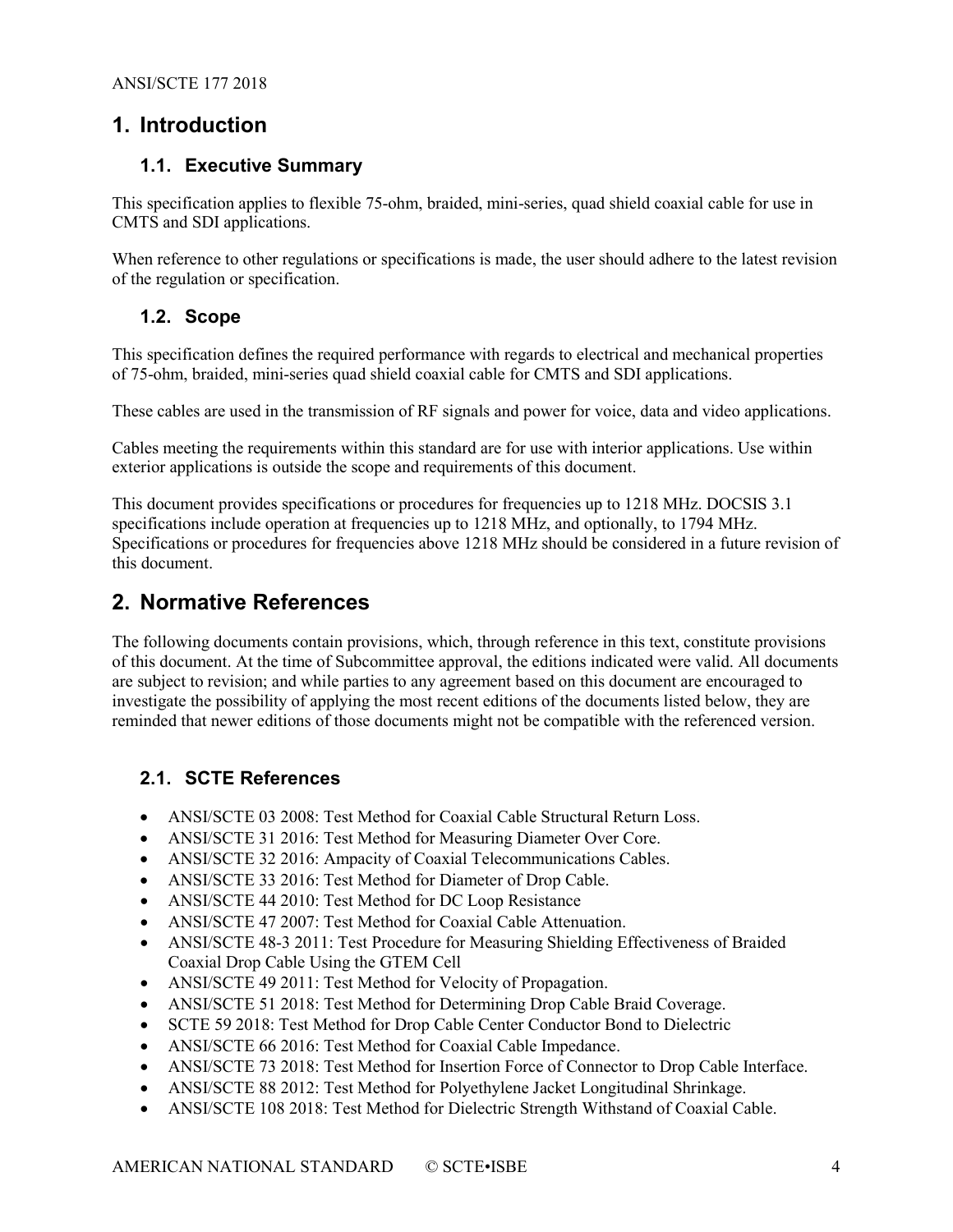## <span id="page-4-0"></span>**2.2. Standards from Other Organizations**

- ANSI/UL1581-2017: Reference Standard for Electrical Wires, Cables and Flexible Cords.
- ASTM D1248-05: Standard Specification for Polyethylene Plastics Extrusion Materials For Wire and Cable.
- ASTM D 4565-99(2004): Physical and Environmental Performance Properties of Insulations and Jackets for Telecommunications Wire and Cable.
- ASTM B33-04: Standard Specification for Tin-Coated Soft or Annealed Copper Wire for Electrical Purposes

## <span id="page-4-1"></span>**2.3. Published Materials**

- IEC 61196-1-314: Coaxial communication cables Part 1-314: Mechanical test methods Test for bending
- IEC 62153-4-4: Metallic communication cable test methods Part 4-4: Electromagnetic compatibility (EMC) - Shielded screening attenuation, test method for measuring of the screening attenuation as up to and above 3 GHz
- NFPA National Electric Code NEC®-2017 Article 800: Communication Circuits.

## <span id="page-4-2"></span>**3. Informative References**

The following documents might provide valuable information to the reader but are not required when complying with this document.

## <span id="page-4-3"></span>**3.1. SCTE References**

- ANSI/SCTE 69 2007: Test Method for Moisture Inhibitor Corrosion Resistance.
- ANSI/SCTE 166 2010: Flexure Method for Drop Cable Conditioning

## <span id="page-4-4"></span>**3.2. Standards from Other Organizations**

- ASTM B1-01(2007): Standard Specification for Hard-Drawn Copper Wire.
- ASTM B193-02(2008): Resistivity of Electrical Conductive Materials.
- ASTM B3-01(2007): Standard Specification for Soft or Annealed Copper Wire.
- ASTM B566-04a: Standard Specification for Copper-Clad Aluminum Wire

## <span id="page-4-5"></span>**3.3. Published Materials**

- Jones Dictionary: Cable Television Terminology 3rd Edition.
- NFPA National Electric Code NEC®-2017, Article 820: Community Antenna Television and Radio Distribution Systems.
- NFPA National Electric Code NEC®-2017, Article 830: Network-Powered Broadband Communications Systems.
- IEEE: Standard Dictionary of Electrical and Electronic Terms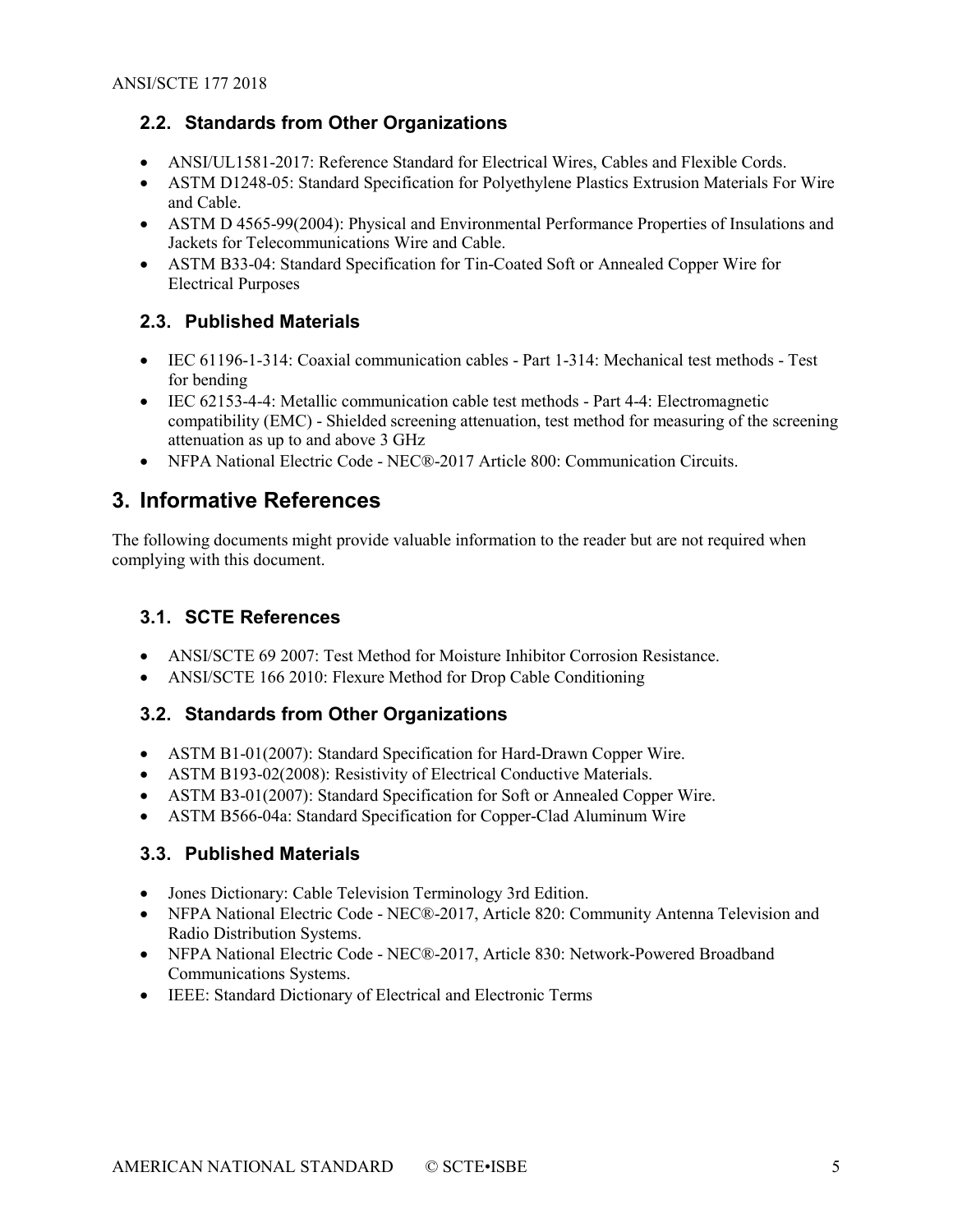## <span id="page-5-0"></span>**4. Compliance Notation**

| shall      | This word or the adjective "required" means that the item is an              |  |
|------------|------------------------------------------------------------------------------|--|
|            | absolute requirement of this document.                                       |  |
| shall not  | This phrase means that the item is an absolute prohibition of this           |  |
|            | document.                                                                    |  |
| forbidden  | This word means the value specified shall never be used.                     |  |
|            | This word or the adjective "recommended" means that there may exist          |  |
| should     | valid reasons in particular circumstances to ignore this item, but the       |  |
|            | full implications should be understood and the case carefully weighted       |  |
|            | before choosing a different course.                                          |  |
|            | This phrase means that there may exist valid reasons in particular           |  |
| should not | circumstances when the listed behavior is acceptable or even useful,         |  |
|            | but the full implications should be understood and the case carefully        |  |
|            | weighed before implementing any behavior described with this label.          |  |
|            | This word or the adjective " <i>optional</i> " means that this item is truly |  |
|            | optional. One vendor may choose to include the item because a                |  |
| may        | particular marketplace requires it or because it enhances the product,       |  |
|            | for example; another vendor may omit the same item.                          |  |
|            | Use is permissible for legacy purposes only. Deprecated features may         |  |
| deprecated | be removed from future versions of this document. Implementations            |  |
|            | should avoid use of deprecated features.                                     |  |

## <span id="page-5-1"></span>**5. Abbreviations and Definitions**

## <span id="page-5-2"></span>**5.1. Abbreviations**

| <b>CMTS</b> | Fermination System<br>able<br>Modem |
|-------------|-------------------------------------|
| CD          | Serial                              |
| ാപം.        | Digital Interface                   |

## <span id="page-5-3"></span>**5.2. Definitions**

| Attenuation        | The decrease in magnitude of a wave as it travels through any<br>transmitting medium, such as cable or circuitry. It is the difference<br>between transmitted and received power. |
|--------------------|-----------------------------------------------------------------------------------------------------------------------------------------------------------------------------------|
| Coaxial Cable      | A type of cable used for broadband data and cable systems, composed<br>of a center conductor, insulating dielectric, conductive shield and<br>optional protective covering.       |
| Conductivity       | The ability of a material to allow electrons to flow, measured by the<br>current per unit of voltage applied. It is the reciprocal of resistivity.                                |
| Core Ovality       | The difference between the minimum and maximum dimensions over<br>the first laminated shield tape.                                                                                |
| DC Resistance      | The opposition a conductive material offers to current flow, measured<br>in ohms.                                                                                                 |
| DC Loop Resistance | A resistance measurement of the center conductor and outer conductor<br>when connected in series (measured in ohms/1000 feet or ohms/km).                                         |
| Dielectric         | A nonconductive insulator material between the center conductor and<br>outer conductor of coaxial cable.                                                                          |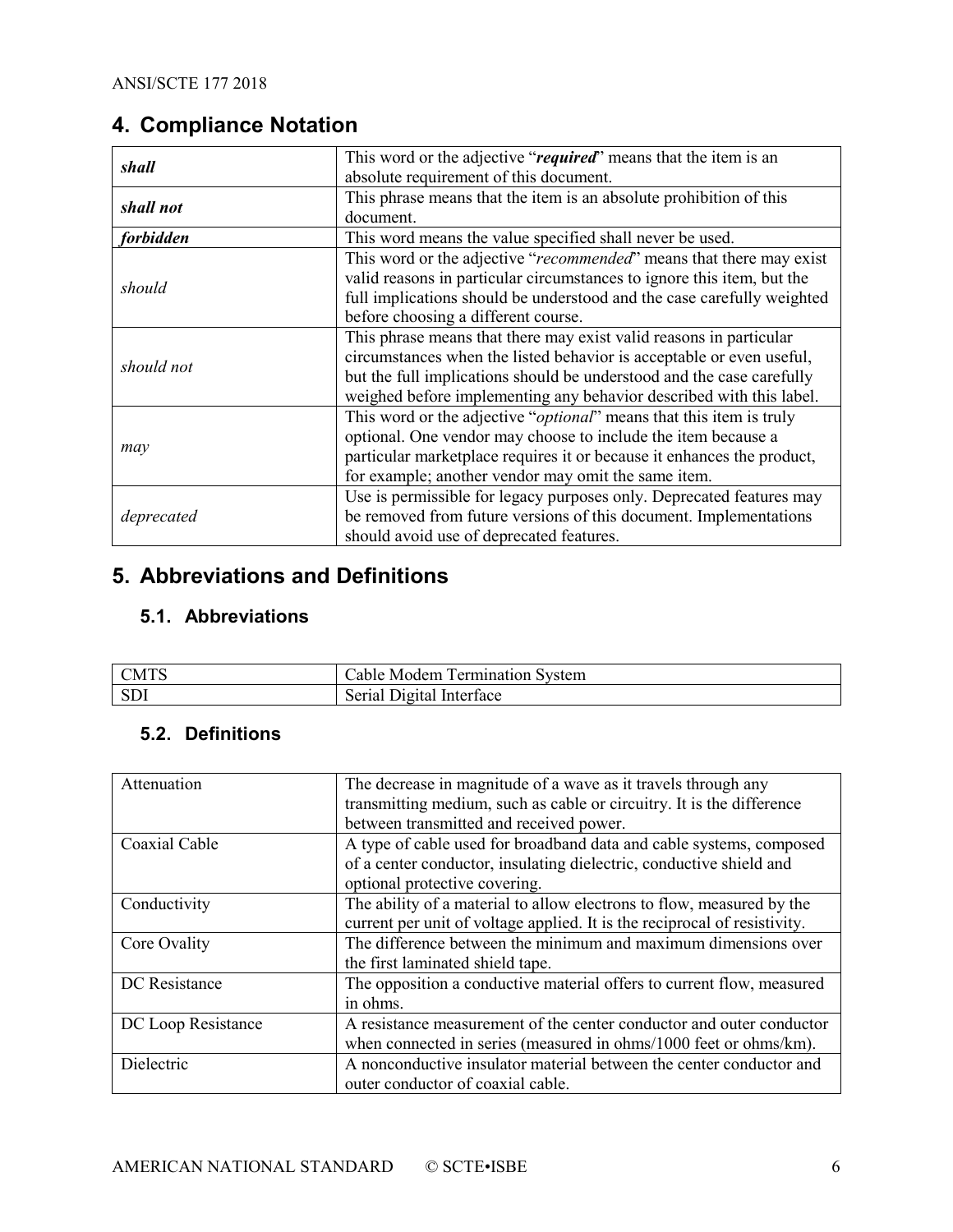| Dielectric Withstand | The ability of the drop cable insulation to withstand a minimum          |  |
|----------------------|--------------------------------------------------------------------------|--|
|                      | specified voltage.                                                       |  |
| Impedance            | The total opposition a circuit, cable or component offers to alternating |  |
|                      | current flow. It includes both resistance and reactance and is generally |  |
|                      | expressed in ohms and designated by the symbol Z.                        |  |
| <b>IACS</b>          | International Annealed Copper Standard (IACS) set the conductivity       |  |
|                      | of copper at 100% in 1913 and was adopted by the International           |  |
|                      | Electro-Technical Commission (IEC). The conductivity of an               |  |
|                      | electrical conductor is expressed in units of a percentage of IACS.      |  |

## <span id="page-6-0"></span>**6. Center Conductor**

Center conductor dimension shall be  $0.0226 \pm 1\%$  inches  $(0.574 \text{ mm} \pm 1\%)$ .

Solid copper or copper clad steel shall be specified.

Minimum break strength (MBS) of the solid copper center conductor shall be determined by multiplying the minimum cross-sectional area by 32,000 psi (221 MPa). MBS for 0.0226" solid copper conductor equals 13 lbf (57 N).

Minimum break strength (MBS) of the copper clad steel center conductor shall be determined by multiplying the minimum cross-sectional area by 95,000 psi (655 MPa). MBS for 0.0226" copper clad steel conductor equals 38 lbf (169 N).

The center conductor electrical conductivity shall be 40 percent IACS minimum.

Maximum DC resistance shall be measured per ANSI/SCTE 44 2010 and shall be 51.0 ohms/1000 ft (167 ohms/km).

## <span id="page-6-1"></span>**7. Dielectric**

The dielectric shall contain a stabilization package to meet the requirements of sectio[n 10.2](#page-8-2) Thermal Oxidative Stability (TOS).

Unless otherwise specified, polyethylene materials for the dielectric shall meet all applicable requirements of ASTM D 1248 and requirements of this document.

<span id="page-6-2"></span>Nominal Dielectric Diameter – 0.100 inch (2.54 mm).

## <span id="page-6-3"></span>**8. Shield Construction**

#### <span id="page-6-4"></span>**8.1. Quadshield**

#### *8.1.1. Inner Laminated Shielding Tape (LST)*

The first outer conductor shall be a LST bonded to the dielectric and to itself at the tape overlap.

On the finished product, the LST shall overlap the dielectric circumference by a minimum of 18 percent.

The LST shall be applied longitudinally to the dielectric and shall be free of creases or twists over the entire length.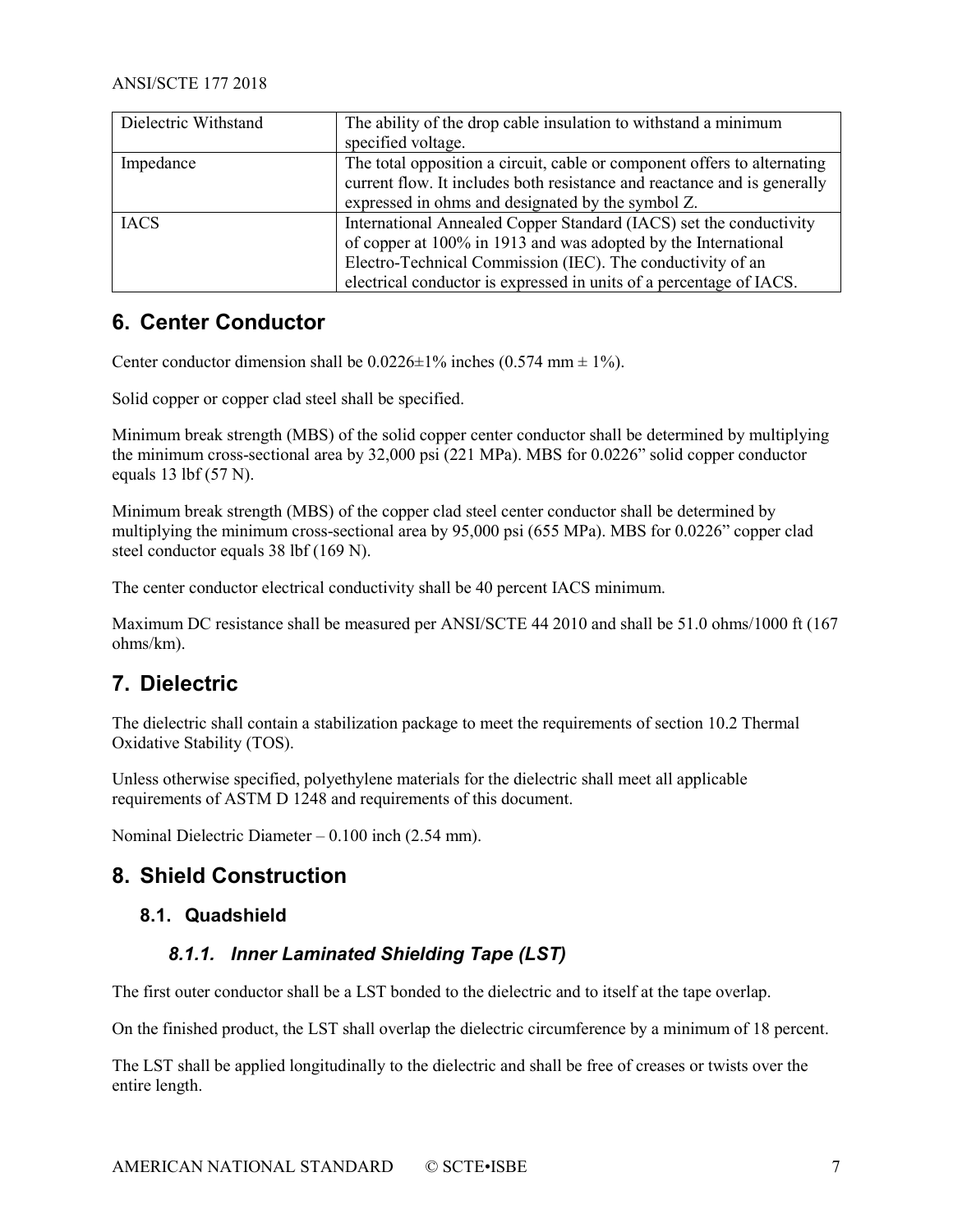The average core diameter shall be determined by measuring the diameter over the LST in the finished product as described in ANSI/SCTE 31 2016. Average core diameter  $-0.107 \pm 0.003$  inches (2.72  $\pm 0.08$ ) mm)

Core ovality shall be determined by subtracting the measured minimum diameter from the measured maximum diameter over the LST in the finished product. Core ovality maximum – 0.010 inches (0.254 mm)

#### *8.1.2. Inner Braid Wires*

<span id="page-7-0"></span>The braiding wire shall be tin copper wire consisting of 36 AWG (0.005 $\pm$ 0.0003 inches, 0.13 $\pm$ 0.08 mm) maximum.

Minimum tensile strength for individual strands of tinned copper braid wire shall comply with ASTM B33 latest revision.

<span id="page-7-1"></span>Braid coverage over the first outer conductor shall be a minimum of 64 percent. The braid coverage shall be determined by SCTE 51 2018.

## *8.1.3. Outer Laminated Shielding Tape (LST)*

A LST shall be applied over the braid wires specified in section [8.1.2.](#page-7-0)

The LST shall be constructed of two aluminum foils laminated to a central strength member.

<span id="page-7-2"></span>The outer LST shall be applied longitudinally over the second outer conductor with an overlap of 18% minimum to 35% maximum and shall be free of creases, twists and discontinuities over the entire length.

## *8.1.4. Outer Braid Wires*

The braiding wire shall be tin copper wire consisting of 36 AWG (0.005 $\pm$ 0.0003 inches, 0.13 $\pm$ 0.08 mm) maximum.

The individual strands of tinned copper braid wire shall conform to ASTM B33 latest revision.

Braid coverage over the LST shall be sufficient to comply with screen attenuation requirements specified in section [10.3.](#page-8-3)

## <span id="page-7-3"></span>**9. Jacket**

Flame retardant polyvinyl chloride (PVC) compound shall be used in the composition of the jacket.

The jacket material shall be UV stable after 720 hours, as defined in UL 2556, Section 4.2.

The diameter over the jacket shall be  $0.184 \pm 0.005$  inches  $(4.67 \pm 0.18$  mm) when measured as described in ANSI/SCTE 33 2016.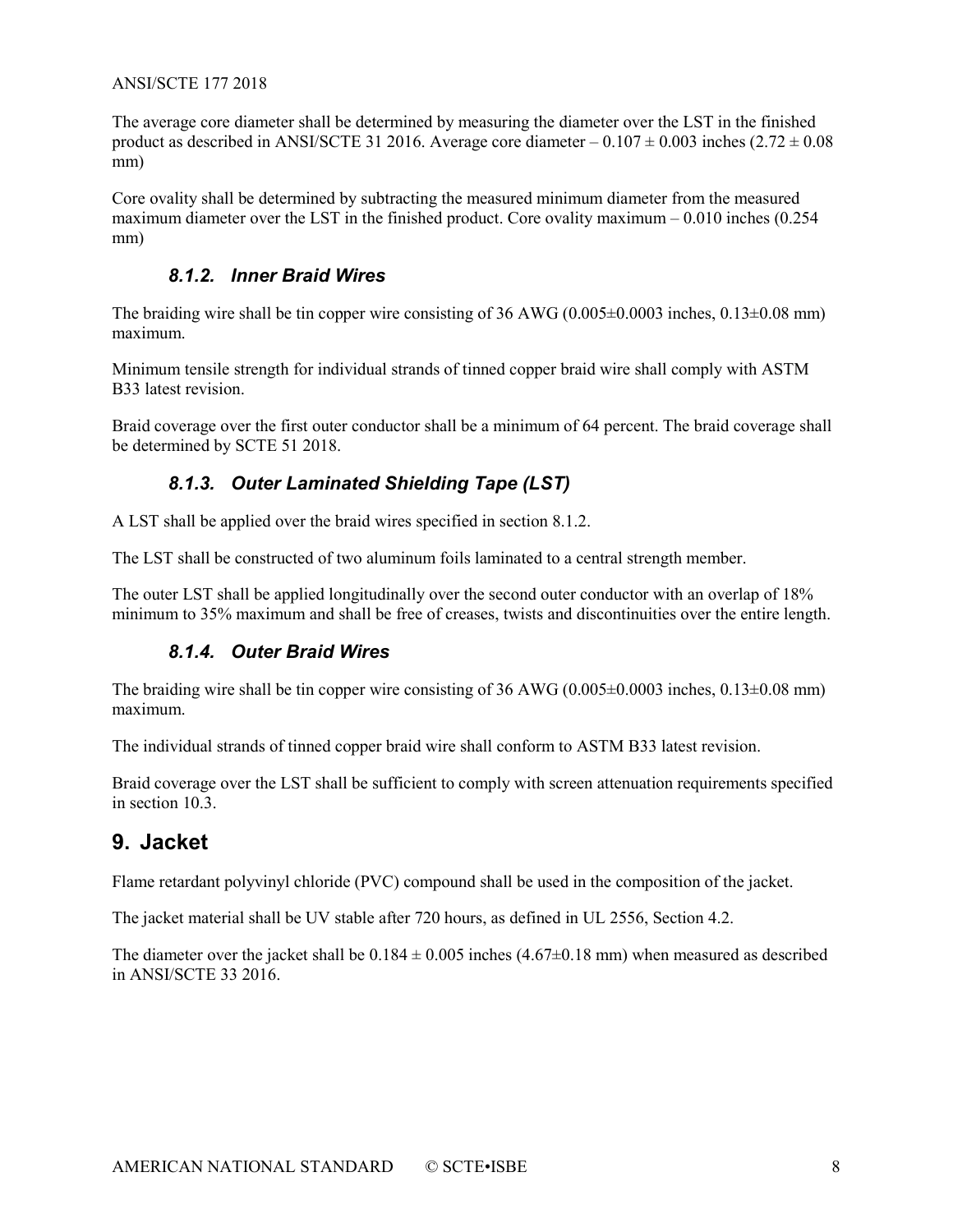## <span id="page-8-0"></span>**10. Finished Product Tests**

#### <span id="page-8-1"></span>**10.1. Mechanical**

The cable shall be flex tested in accordance with IEC 61196-1-314 and pass all electrical requirements outlined in section [10.3.](#page-8-3)

- Cable shall be subjected to 5 cycles.
- Diameter of pulleys shall be 3.750 inches (95.25 mm) maximum.
- Cycle speed shall be  $\leq 3.281$  ft/s (1 m/s).
- Test temperature shall be 68 degrees Fahrenheit (20 degrees Celsius).
- Cable length shall be 72 inches (182.9 cm).
- There shall be a minimum 2.2 lb  $(1 \text{ kg})$  tension applied to each end of the cable while undergoing testing.
- Jacket longitudinal shrinkage shall be no more than 5 percent of the length under test and tested per ANSI/SCTE 88.
- If required, the insertion force to install a connector onto a cable may be measured as described in ANSI/SCTE 73 2018.
- Center conductor to dielectric bond strength shall be a minimum of 3 lbs (1.36 kg) and measured per SCTE 59 2018.

## <span id="page-8-2"></span>**10.2. Thermal Oxidative Stability**

To ensure the desired life expectancy of the dielectric insulation, determine its Oxidative Induction Time (OIT) before and after aging at 90°C for 14 days by measuring OIT according to IPS TP119. The test utilizes insulation removed from the completed cable and tested at  $180 \pm 0.3$  °C. Requirements for OIT – Initial: 20 minutes minimum, after aging: 70 percent of initial value.

#### <span id="page-8-3"></span>**10.3. Electrical**

Velocity of Propagation (Vp) shall be 82 percent minimum when measured per ANSI/SCTE 49 2011.

Impedance shall be  $75 \pm 3$  ohms per ANSI/SCTE 66 2016.

The cable minimum ampacity in both conductors shall be 3 ampere at 140°F (60°C) when determined per ANSI/SCTE 32 2016.

Minimum structural return loss shall be 20 dB in the frequency range 5-2250 MHz and 15 dB in the frequency range 2.25-3 GHz per ANSI/SCTE 03 2008 when measured on 200 ft sections. Performance is irrespective of packaging.

When tested in accordance with ANSI/SCTE 44 2010, at 68°F (20°C), the maximum DC loop resistance shall be 58.2 Ohms per 1000 ft (191 Ohms per km).

The cable shall be tested for screen attenuation (shielding effectiveness) in accordance with IEC 62153-4- 4. The cable shall meet a minimum of 95 dB in the frequency range of 5-1002 MHz, shall meet a minimum of 85 dB in the frequency range of 1-2 GHz, and shall meet a minimum of 75 dB in the frequency range of 2-3 GHz. Alternate test method maybe used per ANSI/SCTE 48-3.

The maximum attenuation for all construction types shall be as specified in [Table 1](#page-9-0) per ANSI/SCTE 47 2007.